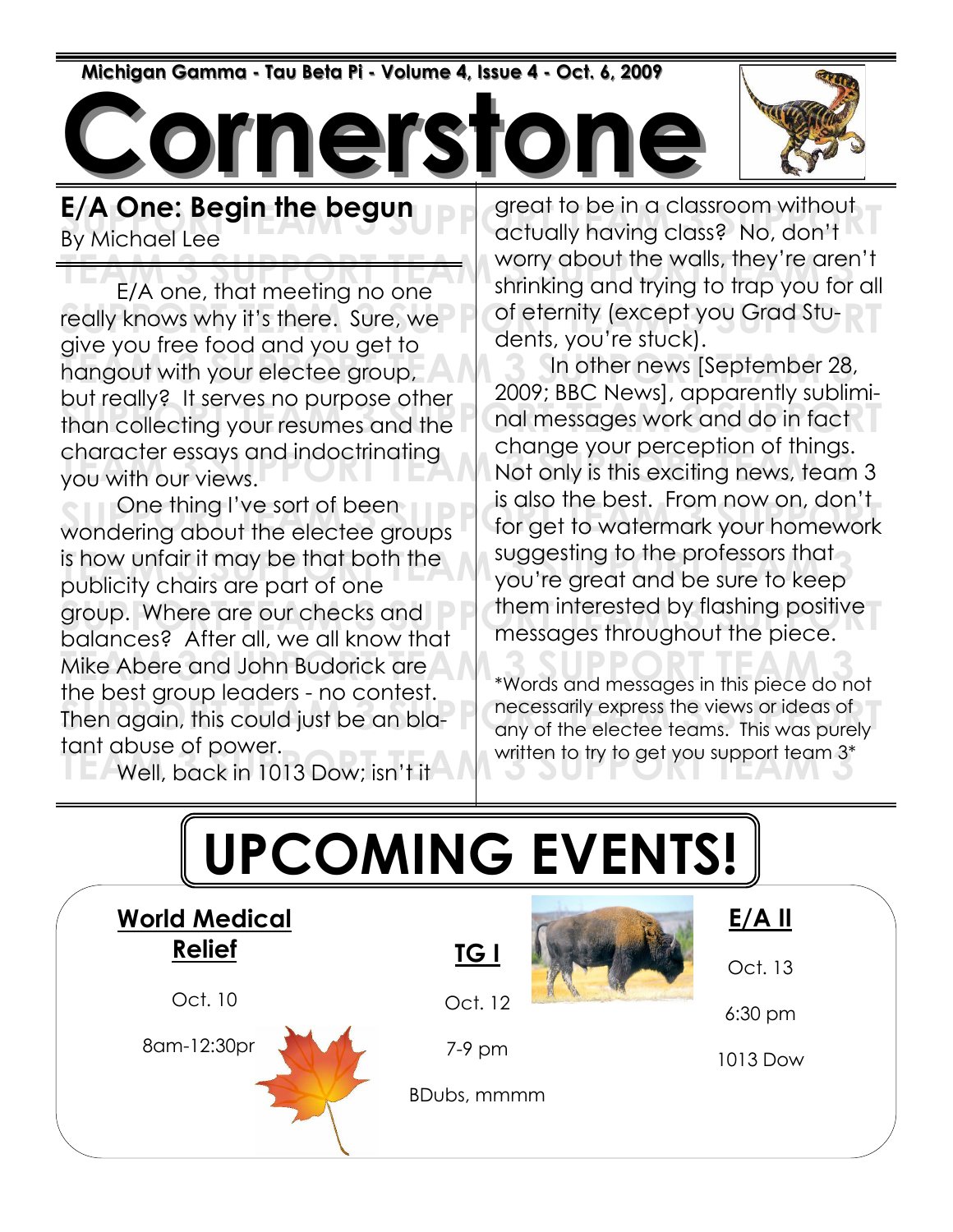# EAEAEAEA

### In case you haven't heard enough unsolicited comments from Edwin Yik

#### By Edwin Yik

One of the many things I wish I had done while president last term was to inadvertently spam all of Tau Beta Pi. More often than not, correspondence between the officers and the society occurred through the vice president, service chair, and publicity chairs. Of course, that's not to say I didn't address the society, but it amounted to some formal address that might have well have started with, "Friends, Romans, countrymen, lend me your



ears." But, to my luck, on September 30, I achieved TBP goal #567: spam tbp.all (other notable accomplished TBP goals include #451: pull a chair out from under Katy during office hours and #135: be attacked with a wooden stick by Rob Rhein dressed as a wizard). Some of you may ask how I managed to recover from my voluntary self-humiliation. I sleep well at night knowing that it could've been worse. I could've replied to Rob G with:

- Ohhhh noesssss!!! [crying face] :\*(((((((((((((
- Hey Rob- I'm thinking of wearing my striped green/white polo at E/A I. Do you think you could coordinate your wardrobe such that you could wear that navy/beige sweater?  $[1]$
- Rob—I disagree with you, unless something goes wrong, your underwear shouldn't be getting all that dirty, so it's low priority on the laundry list. [2]

So until next time, stay classy and watch out for that reply-to-all tab.

References:

- 1 Modeled after a hypothetical typical email conversation between Kevin Lance and Andy
- 2 "OMG HKN," Cornerstone Volume 3.14, Issue 4 (Second Actives W09). Feb 17, 2009.

Electee Group Standings: 1st place (15 pts): Team 10 (Grad 3) 2nd place (10 pts): MJ's Dinosaurs (Team 5) 3rd place (5 pts): Team 4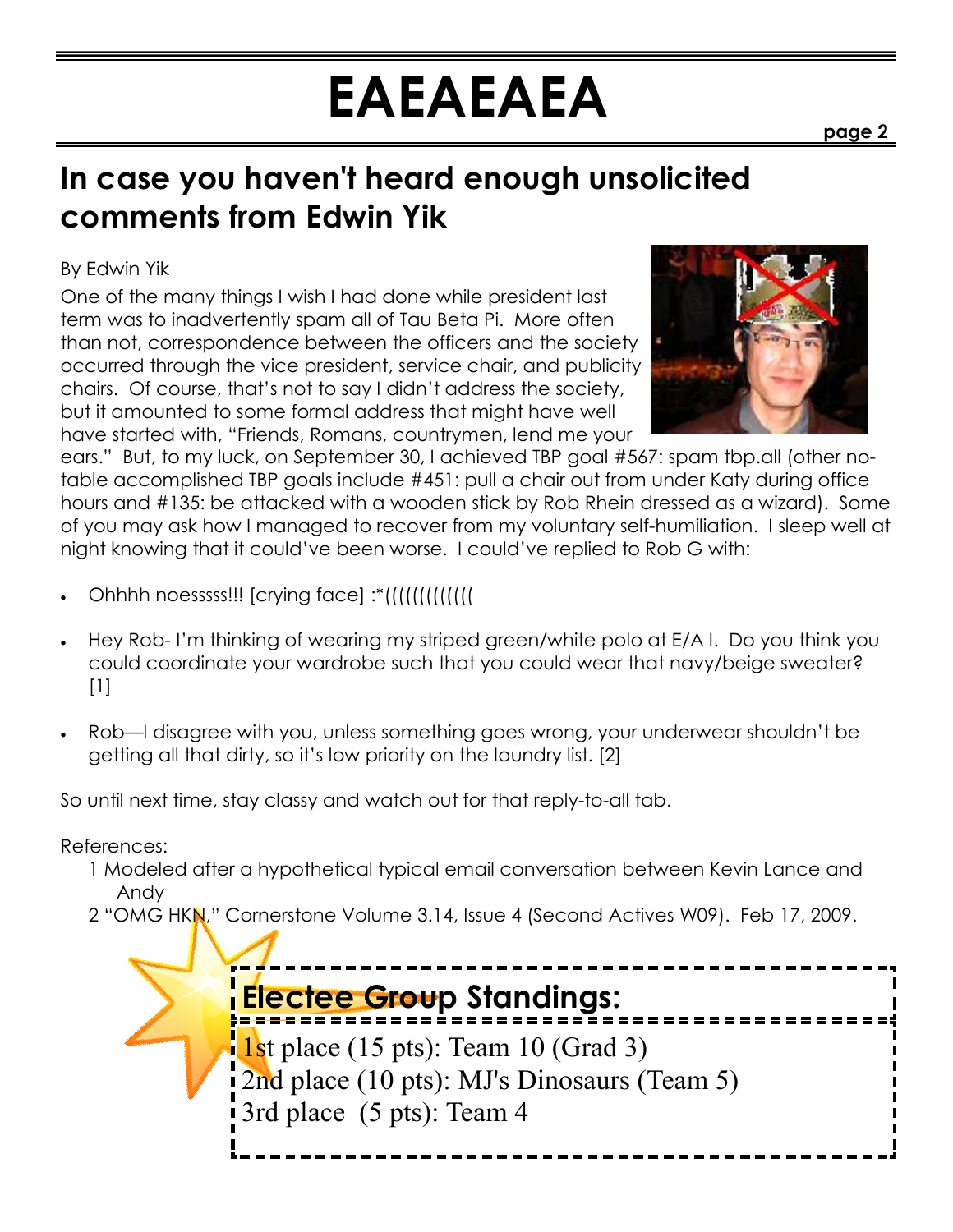## tRoell of the week

#### page 3



!!!!!!!!!!!!!!!!!!!!!!!!!!!!!!!!!!!!!!!!!!!!!!!!!!!!!!!!!!!!!!!!!!!!!!!!!!!!!hyper!!!!!!!!!!!!!!!!!!!!!!!!!!!!!!!!!!!!!!!!!!!!!1!!!!!!!!!!!!!!!!! So you hopefully have looked at your electee exam, and upon doing so you may have discovered that one of our officers is allergic to caffeine. Which leads us to a different question… how much caffeine would kill a normal person? This website calculates the serving size needed to kill "you" (specified by weight) for various beverages and foods, including Redbull, Monsters, Hershey's Chocolate and Haagen-Daaz Coffee Ice Cream.

www.energyfiend.com/death-by-caffeine/

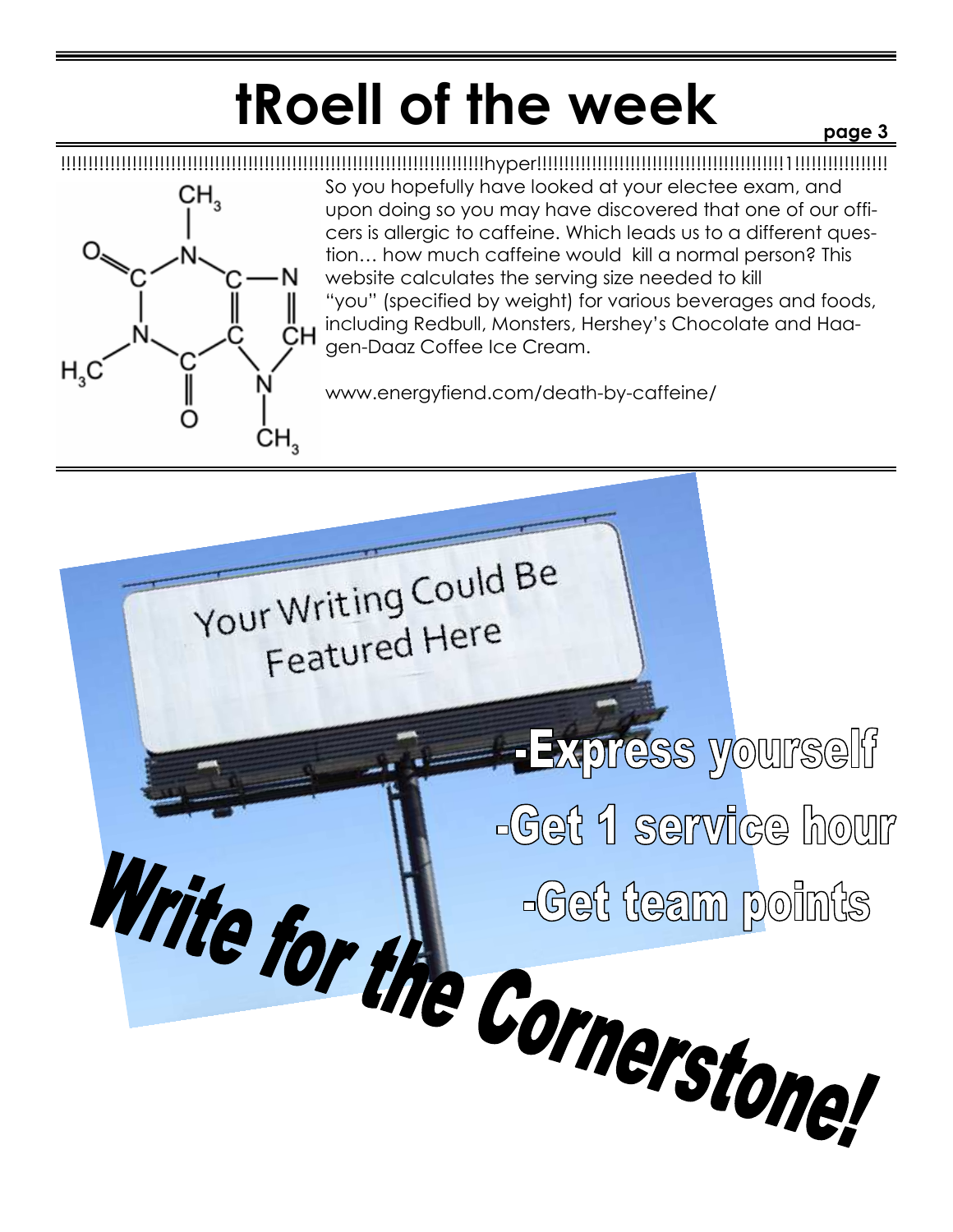# In the News

### Tufts University's New Roommate Policy

By Kristina Roe

Tufts University is a private research university, once a small liberal arts college, located in Medford/Somerville, Massachusetts. Tufts was also named the 7th (out of 20...) school in the U.S. where students are happiest. However, these tidbits are not why Tufts University has been making headlines across the country for the past week. No, it is an interesting and somewhat controversial policy that states, "You may not engage in sexual activity while your roommate is present in



the room." A spokeswoman for Tufts University says that the policy should merely serve as a catalyst for roommate communication about this issue, yet some of the students at Tufts have questioned whether or not this policy overreaches its authority in regulating student behavior.

### Chill out TBPeople

#### By Kristina Roe

Midterms coming up, semester projects are beginning… again TBP, are you feeling stressed? Well, at least you aren't a koala. Cute, cuddly koalas are dying of a stress disease across the coast of Queensland. A "2008 survey by the Queensland government shows the population dropped 64 percent from…1999…[and] about 60 percent of the deaths [due to] disease," says Tanalee Smith of the Associated Press. This specific disease is a virus called chlamydiosis, which flares when koalas are stressed out. "50 to 90 percent" of koalas are breaking out with this disease, most often because they cannot find



eucalyptus trees for nutrition. Chlamydiosis can eventually lead to blindness, infertility and death. Varying government legislations have already begun to classify the animal as "vulnerable" or "endangered", but many locals are calling for more action. Sorry for the depressing note TBP, but at least you have a eucalyptus tree (er…) to come back to after you struggle through that midterm.

If <sup>I</sup> have to save <sup>a</sup> koala or <sup>a</sup> crocodile or <sup>a</sup> kangaroo or <sup>a</sup> snake, mate, <sup>I</sup> will save it. -Steve Irwin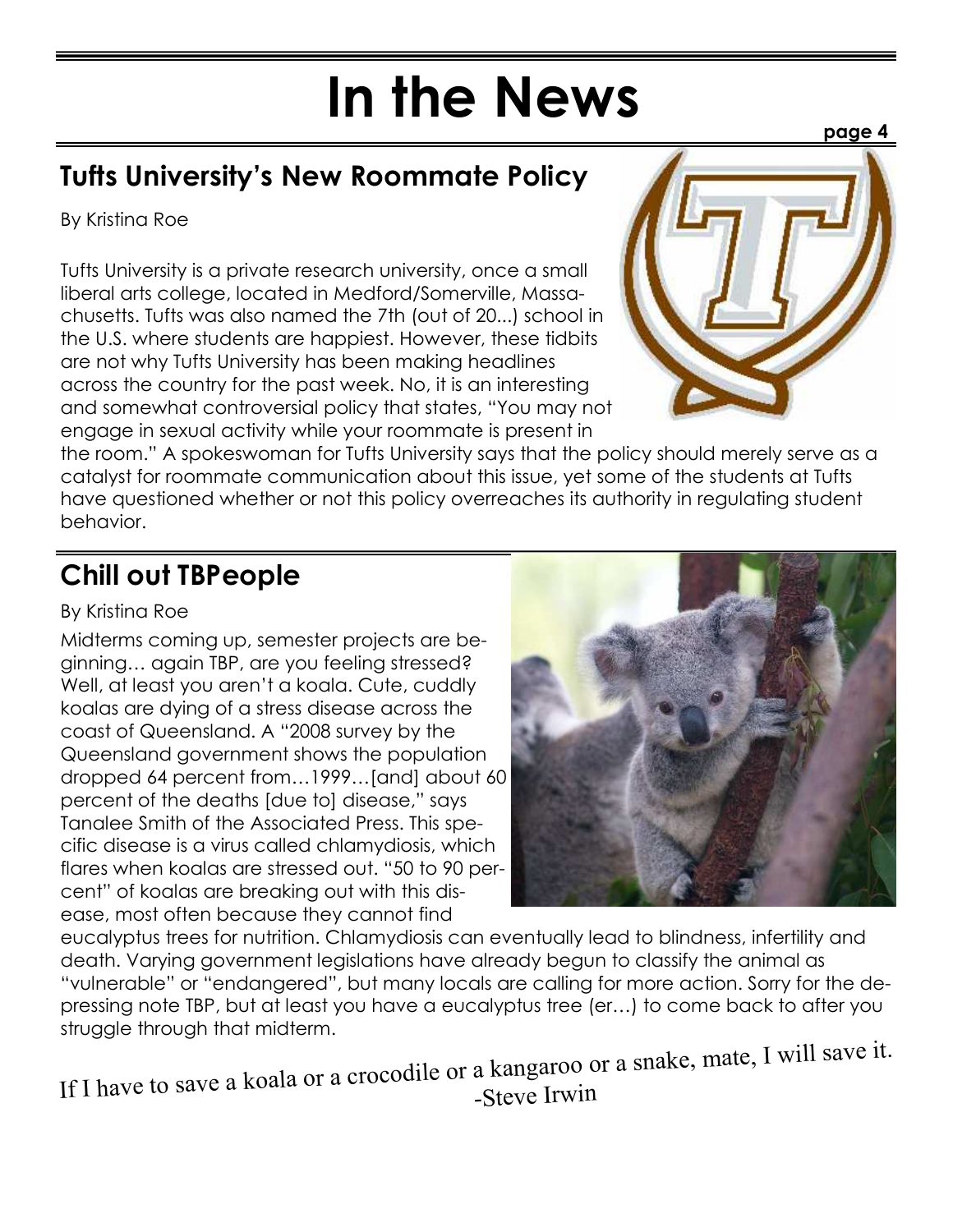## Poet's Place

# OMG HKN

I don't need no stinkin' Haiku Corner

#### MICHAEL LEE

Seriously guys, it's been too long, I've not seen a single poem or song; Not only is it easy To write a poem, cheesy But it'll help get your hours along.

A limerick, a quatrain, even Haiku I'll take any poem written by you; And if you really must, A relic from dust I may print poems past due.

And now we reach another end, To TBPcornerstone you must send; And tell me about Or just give out a shout A story or anecdote to rend.

Please submit poems to TBPcornerstone@umich.edu

### Word of the Day

Word Gaucherie

How to say it Goh-shuh-REE

#### **Definition**

A socially awkward or tactless act; awkwardness

#### Can I have that in a sentence?

The engineer's gaucherie during the interview was only partially counterbalanced by his/her technical skill.

Ok, so I've heard complaints that I shouldn't be writing this column. Well you know what? Too bad, I've claimed it and I'll write it. Sure, it may have been a hard-hitting expose on the inner minds of HKN. But this ones for the kids - we're not in the business of scaring or otherwise destroying your sanity. MICHAEL LEE

 In this week's OMG HKN, we talk about a topic closes to my heart. Well, more zooming over my head and hopefully not actually ever touching me. That's right, it's Assassination. It's the time of year when HKN brings out their Nerf guns and turn North Campus into a war zone. There's espionage, there's intrigue, and people currently shooting me in the head.



 But don't feel left out, you might even get the chance to see a shootout. It wouldn't be the first time some poor TBP member has been caught in the cross fire. In fact, you may remember the scene last year when Prakit Mohal was unceremoniously gunned down. We can only hope for a similar occurrence this year.

page 5